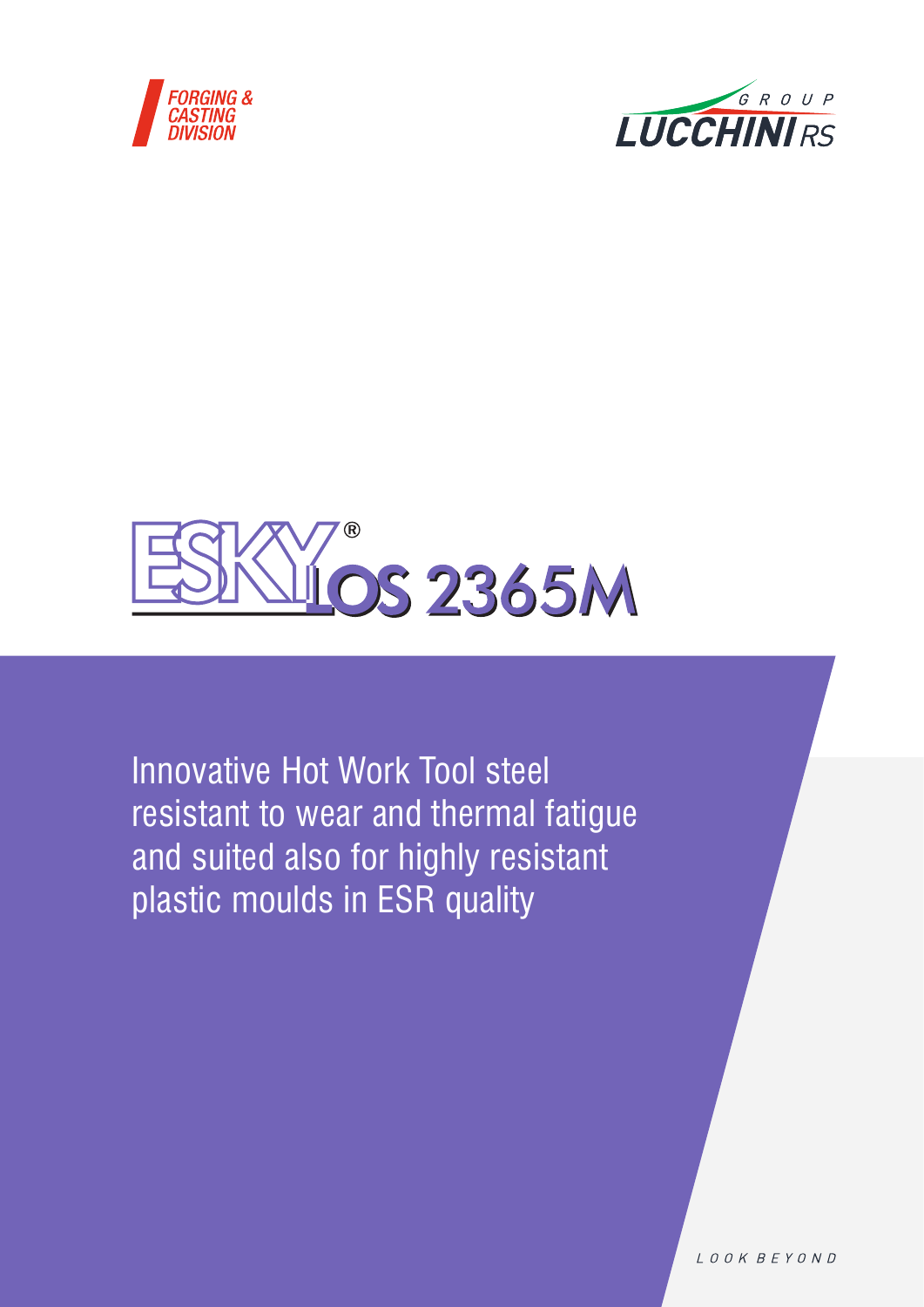





### General characteristics

EskyLos® 2365M is an innovative high alloyed Chromium-Molybdenum-Vanadium steel designed for the manufacture of dies, moulds, punches and other components subjected to high working temperatures.

The best features of this steel are:

- elevated resistance to thermal shock changes and to hot cracking;
- good mechanical characteristics in hot and cold condition;
- excellent toughness in cold and hot conditions;
- resistance to tempering;
- excellent machinability in annealed condition.

EskyLos® 2365M is obtained through a special 'super clean' manufacturing process and the ESR Electro-Slag-Remelting technology.

This technology offers the following advantages:

- increase of material toughness;
- high micro-cleanness level:
- total isotropy of the material;
- very low segregation level.

EskyLos® 2365M is normally supplied in sections up to 500 mm in thickness, in the annealed condition with hardness values lower than 220 HB, thereby guaranteeing a good machinability.

If subjected to suitable hardening, followed by at least two suitable tempers, EskyLos® 2365M can reach a hardness up to 52 HRc without affecting the toughness.

In order to improve further the mechanical characteristics of the surface, EskyLos® 2365M can be coated with PVD or PA/CVD methods. Alternatively it can be subjected to nitriding; this allows a hardness value of the nitrided layer up to about 900-1000 HV.

The high micro-purity and structural homogeneity levels give this grade good suitability for polishing and photo-engraving.

If required, it is possible to carry out welding operations with TIG or MMA methods on dies made of EskyLos® 2365M.

Thanks to its quasi-isotropic properties of ESR quality, EskyLos® 2365M represents also one of the most important tough options for highly resistant plastic moulds that need very high pressure strength, excellent resistance to abrasion, also in combination with different surface coatings, and improved toughness in the mean time.

The increasing in the use of synthetic and abrasive materials has led manufacturers to use EskyLos® 2365M also when suitability for polishing and graining, combined with abrasion and compression resistance, are required.

EskyLos® 2365M is 100% ultrasonically inspected, according to the most demanding of NDT standards and it represents a innovative way to obtain high quality tools, collecting a very long mould life and optimizing the environmental sustainability of the product, with a suited steel grade design, that guarantees the minimum use of virgin materials.

It is difficult to predict the improvement that a innovative material will provide over the traditional one: it's only the feedback from service and the cooperation with customers that can validate the longer mould life of the proposed materials.

EskyLos® 2365M is demonstrating impressive resistance to fatigue in many applications and a significantly longer mould life than conventional Hot Work Tool steel grades.

Continuous improvement of materials technology is managed in safety and in accordance with eco-consistency and sustainability criteria, because Lucchini RS believes that Safety and Environment are the main priorities in all the phases of the manufacturing process.

EskyLos® 2365M is also designed with the aim to guarantee the minimum use of virgin materials, moving toward the use of scrap categories, difficult to be recycled, that can became food for the steel making production of EskyLos® 2365M grade.

```
2 EskyLos® 2365 M / Rev.01 / 06.2020
```
The content of this brochure is intended for information only and cannot be considered as binding in connection with the supply of material. All information, except for the cases of law, are strictly confidential and can only be disclosed with permission of Lucchini RS S.p.A.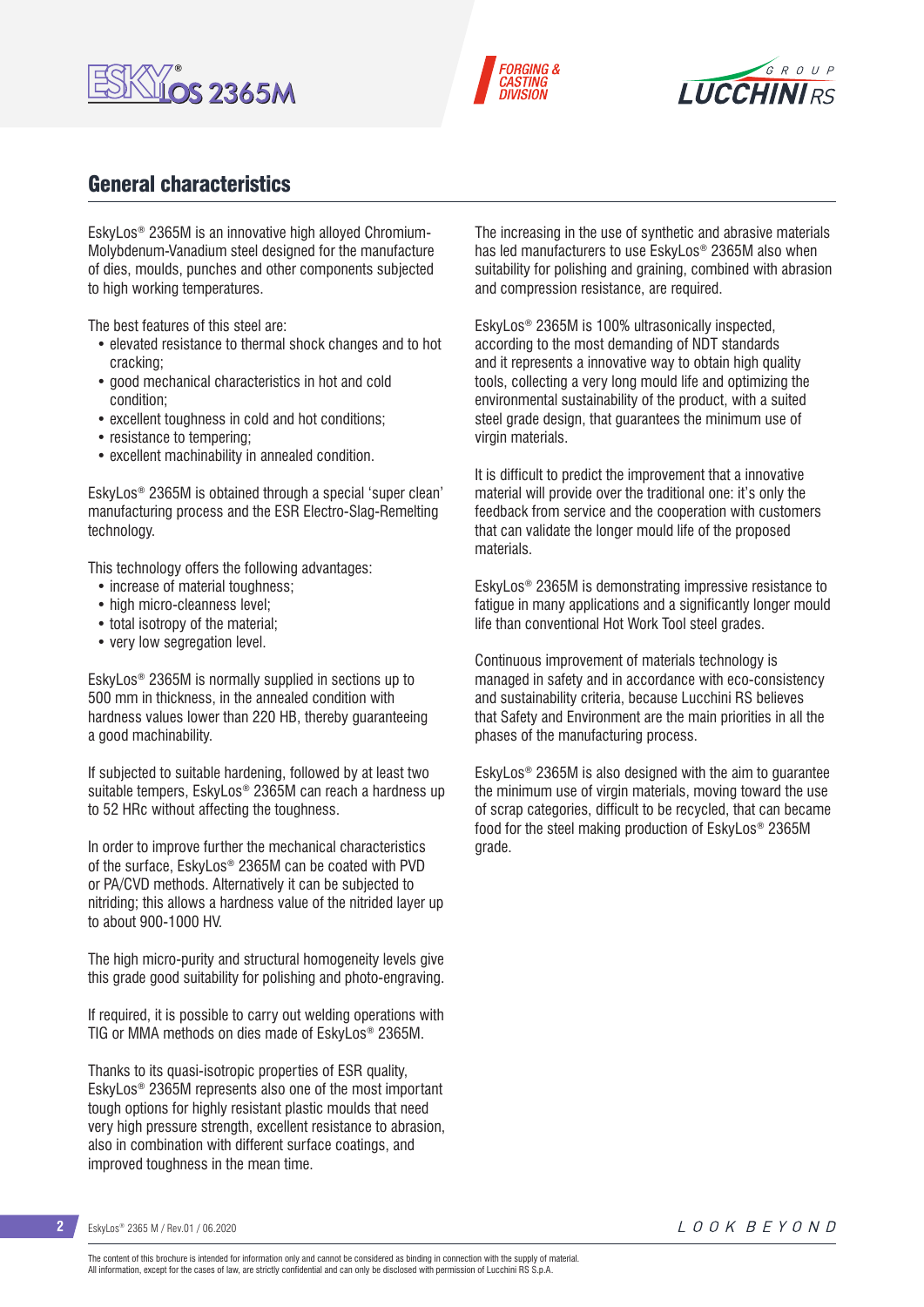





## Chemical analysis

|                                 | Range | $C[\%]$ | Si [%] | Mn $[%]$ | $Cr$ [%] | Mo [%] | $V[\%]$ | $S[\%]$ | P[%]  |
|---------------------------------|-------|---------|--------|----------|----------|--------|---------|---------|-------|
| <b>ESK</b><br><u>líos 2365M</u> | min   | 0,30    | 0,20   | 0,30     | 2,80     | 2,00   | 0,20    |         |       |
| Alloying [% in weight]          | max   | 0,40    | ,00    | ,00      | 3,50     | 2,40   | 1,00    | 0,003   | 0,015 |

Table for comparison of international classification

| W. Nr.       | $\approx$ 1.2365       |
|--------------|------------------------|
| <b>DIN</b>   | $\approx$ X32CrMoV33   |
| <b>AFNOR</b> | $\approx$ 32CrMoV12-28 |
| AISI         | $\approx$ H10          |

Lucchini RS's tool steels have been researched and formulated in order to optimize the material performances.

The brand name identifies the Lucchini RS product and the number evokes the Werkstoff classification or other means of reflecting the characteristics of use.

### Main applications

EskyLos® 2365M is suitable for the following applications:

- dies for aluminium die-casting;
- dies subjected to low pressure;
- chill moulds for gravity casting;
- containers for die-casting presses;
- dies for aluminium extrusion;
- extrusion press blocks;
- sleeves for extrusion presses;
- injection moulds;
- special plastic moulds for the automotive industry and optical parts (head lamp components);
- dies and gauges for PVC extrusion.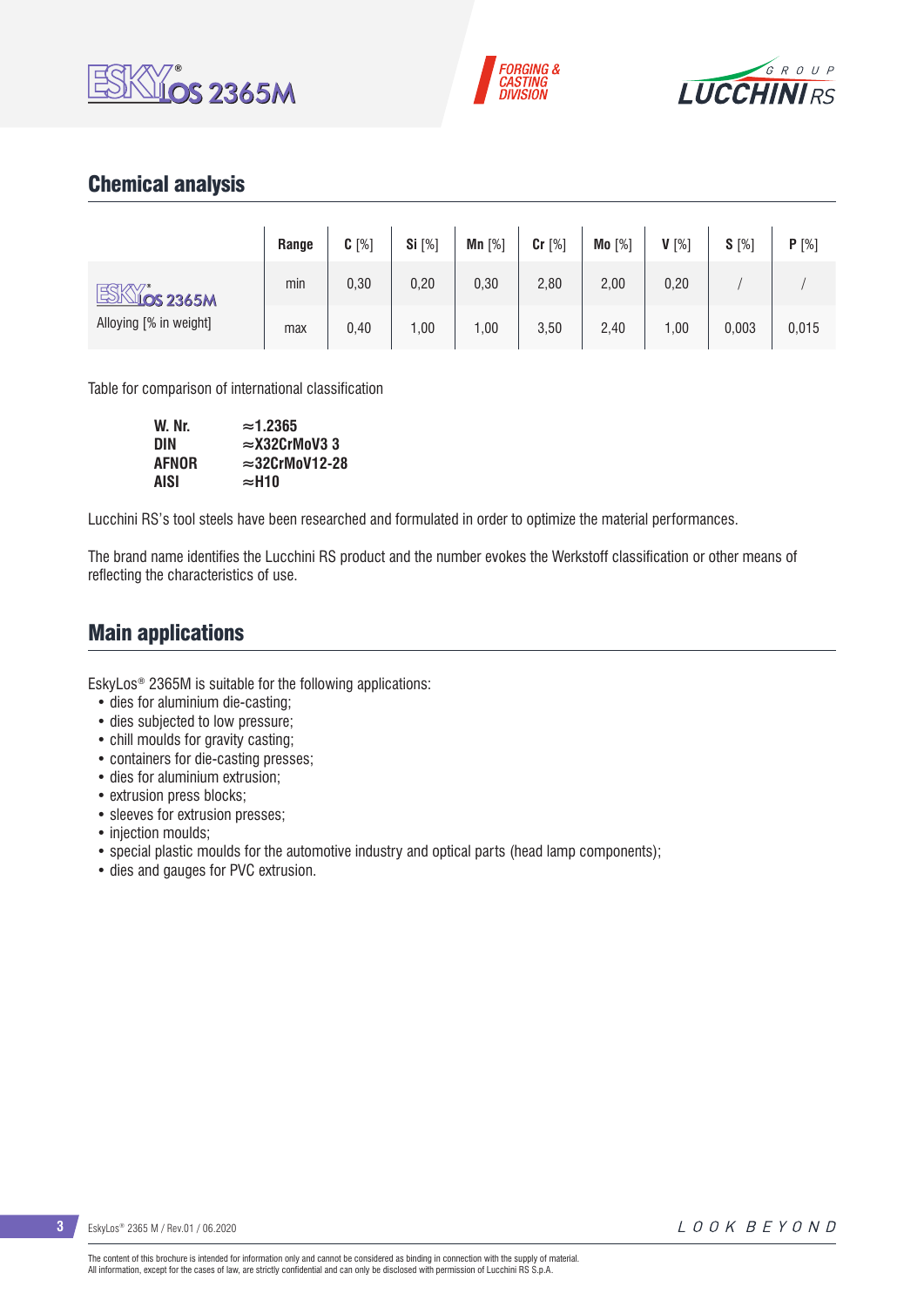





## Physical and mechanical properties

#### *Main physical properties*

| <b>OS 2365M</b>                                                        | $20^{\circ}$ C | $400^{\circ}$ C | $600^{\circ}$ C |
|------------------------------------------------------------------------|----------------|-----------------|-----------------|
| Modulus of elasticity [GPa]<br>$(1GPa = 1000 MPa)$                     | 210            | 174             | 168             |
| Coefficient of thermal<br>expansion from 20 $\degree$ C<br>at [10-6/K] |                | 12,2            | 13,2            |
| Thermal conductivity<br>IW/mK1                                         | 28,0           | 32,4            | 34.2            |

*Main mechanical properties*

| <b>OS 2365M</b>                          | $400^{\circ}$ C | $500^{\circ}$ C | $600\degree C$ |
|------------------------------------------|-----------------|-----------------|----------------|
| Ultimate Tensile strength<br>(UTS) [MPa] | 1.200           | 1.020           | 740            |
| <b>Yield stress</b><br>(YS) [MPa]        | 1.000           | 830             | 520            |

These are average values obtained on a sample which has been hardened at 1040°C, quenched and tempered at 670°C to achieve a hardness of 44 HRc.



### Heat treatments

EskyLos® 2365M is supplied in the annealed condition. If a different hardness is required or if heat treatment is needed, we suggest applying the following parameters.

This information is only indicative and must be adapted depending on the different heat treatment facilities employed and on the thickness of the bar.

*Soft annealing*

| Suggested temperature | 850 °C                                                                             |
|-----------------------|------------------------------------------------------------------------------------|
| Heating               | Max 50 $\degree$ C/h                                                               |
| Soaking time          | Minimum 120 min from when the<br>temperature settles                               |
| Cooling               | Slow in the furnace at max 25 $\degree$ C/h<br>to 600 °C, then at room temperature |

Soft annealing is recommended if optimum machinability of the material is important. After soft annealing a hardness of around 220 HB is achieved.

#### *Stress Relieving*

| Suggested temperature | 650 °C                                                                    |
|-----------------------|---------------------------------------------------------------------------|
| Heating               | Max $100 °C/h$                                                            |
| Soaking time          | Minimum 120 min from when the<br>temperature settles                      |
| Cooling               | Slow in the furnace at max 25 °C/h<br>to 200 °C, then at room temperature |

If the suggested temperature is lower than the tempering temperature, the stress relieving temperature will be 50° C lower than the tempering temperature previously applied.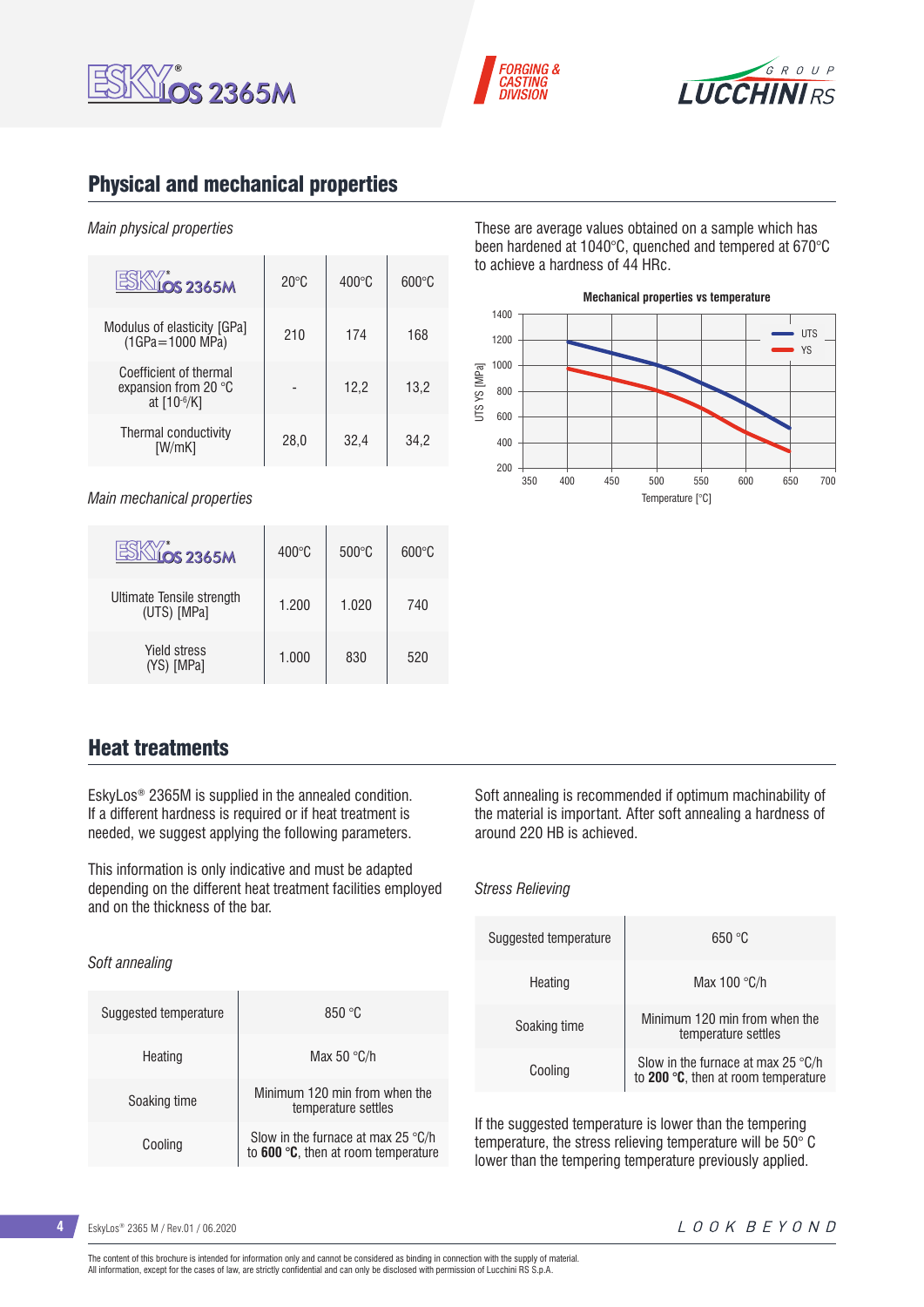





Stress relieving is recommended where it is necessary to eliminate residual stresses induced by mechanical working or by a preceding heat treatment.

| First pre-heating<br>temperature  | 400 °C                                                      |
|-----------------------------------|-------------------------------------------------------------|
| Heating                           | Max 150 °C/h                                                |
| Soaking time                      | 25 min every 25 mm thickness<br>or when $(Ts-TC) < 90$ °C   |
|                                   |                                                             |
| Second pre-heating<br>temperature | 600 °C                                                      |
| Heating                           | Max 150 °C/h                                                |
| Soaking time                      | 20 min every 25 mm thickness<br>or when $(Ts-TC) < 90$ °C   |
|                                   |                                                             |
| Third pre-heating<br>temperature  | 800 °C                                                      |
| Heating                           | Max 150 °C/h                                                |
| Soaking time                      | 20 min every 25 mm thickness<br>or when $(Ts-TC) < 90$ °C   |
|                                   |                                                             |
| Austenitising temperature         | 1050°C                                                      |
| Heating                           | $>150^{\circ}$ C/h                                          |
| Soaking time                      | $t = (x + 39) / 2$ or 30 min<br>from when $(Ts-Tc) < 15$ °C |
| Cooling                           | Air, vacuum cooling, salt bath,<br>polymer in H2O           |
| Hardness after<br>quenching       | $54 \div 55$ HRc                                            |
|                                   |                                                             |

#### *Hardening*

Hardening should be carried out after the material has been pre-heated according to the following table.

We suggest to carry out hardening on material supplied in the annealed condition and tempering immediately afterwards.

The aim of the first pre-heat at 400 °C is to eliminate stresses caused by machining. The following pre-heating cycles at 600 °C and 800 °C are necessary to homogenise the temperature of the piece. We recommend a rate of heating of 150 °C/h max.

The time of the different stages of pre-heating is calculated on the basis of the thickness of the piece and the temperature, as shown on the table.

Alternatively, the time can be adjusted on the basis of the difference between the Internal temperature (Tc) and the Surface temperature (Ts) of the piece, measured by means of two thermocouples.

After the third pre-heat at 800 °C, the austenitising temperature should be reached as quickly as possible and maintained for 30 min from when (Ts-Tc)  $<$  15 °C or on the basis of the following formula:

> $t = (x + 39)/2$  $t =$  soaking time [min]  $x =$  thickness [mm]

A controlled quench rate provide optimim metallurgical properties, while minimizing distorsion and risk of cracking. Methods can be different, such as molten salt austenitizing, quenching, vacuum austenitizing and pressurized gas vquenching.

Faster quench rates result in increased toughness. The cooling rate is a function of the size of the tool and the quenching power of the equipment used. Directly after quenching, EskyLos® 2343 is hard, brittle and higly stressed; it is vulnerable to cracking spontaneously and must be tempered while still warm. Further tempering will reduce the stress level and hardness, but increase toughness and resistance to cracking in service.

The final hardness level chosen depends on the application and is normally in the range of 42-48 HRc. This is achieved by careful control of temperature and time of tempering. A minimum of two tempers is required to give dimensional stability and the correct metallurgical structure.

Hardness is not the only indicator of how a tool will perform, because tool life is more dependent on the metallurgical structure of the steel, before and after heat treatment.

EskyLos® 2365 M / Rev.01 / 06.2020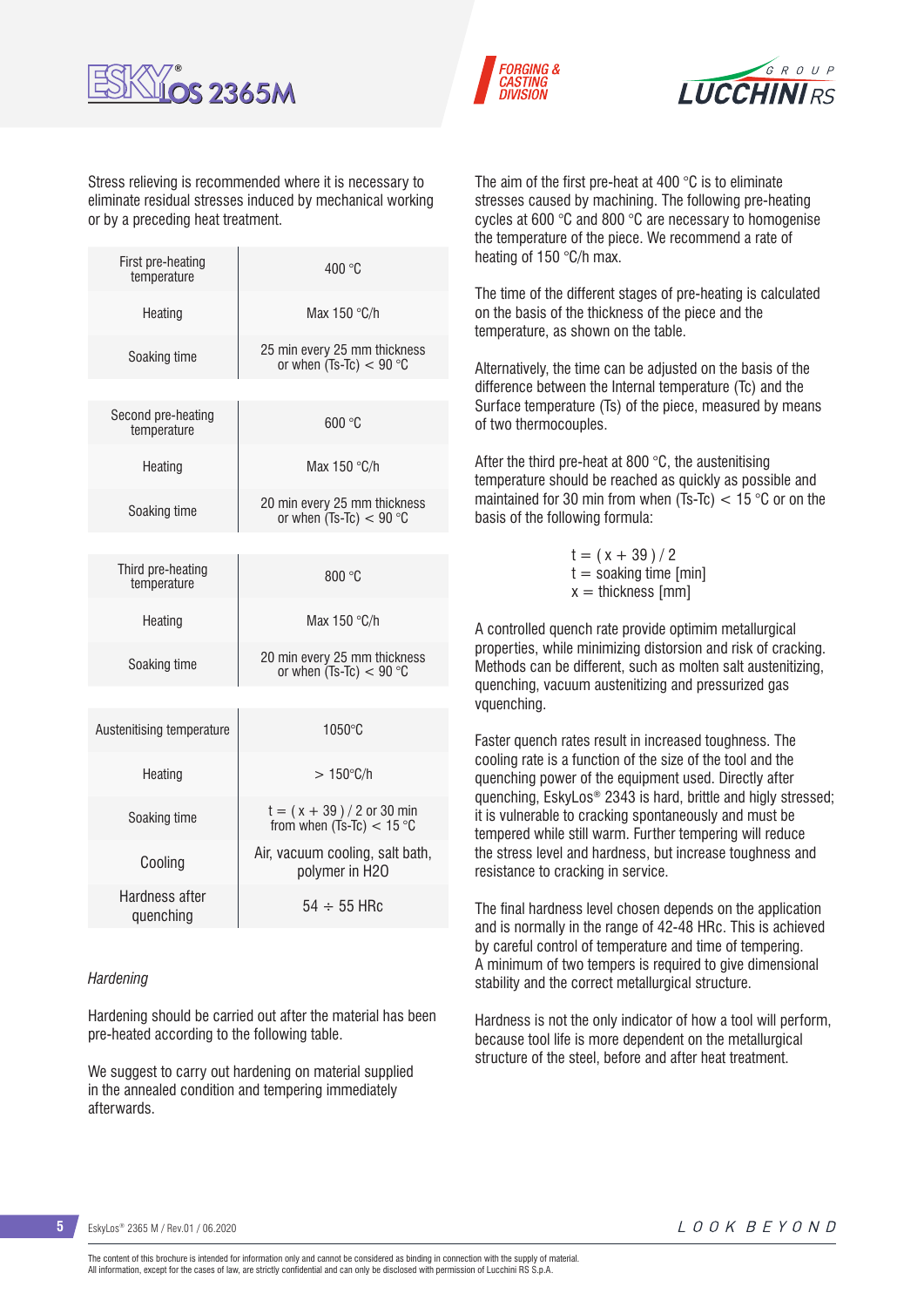





#### *Tempering*

It is recommended to set the temperature of the first temper at 580 °C, close to the secondary hardness.

The temperature of the second temper must be set on the basis of the required mechanical properties, and must be higher than the temperature applied for the first temper.

The soaking time for the first and the second temper are calculated by applying the following empirical formula:

> $t' = t'' = 0.8x + 120$  $t' = t'' =$  soaking time [min]  $x =$  thickness [mm]

A third temper at a temperature of 30 - 50 °C below the maximum temperature previously applied will function as a stress relieving cycle.

Tempers at a temperature between 400 and 550 °C are not advisable, as they reduce the material toughness. Tempers at a temperature lower than 200 °C should not be carried out.

The soaking time for the third temper are calculated by applying the following empirical formula:

> $t''' = 0.8 x + 180$  $t'' =$  soaking time [min]  $x =$  thickness [mm]

| First tempering<br>temperature  | $550 - 580$ °C                                                                                                                         |
|---------------------------------|----------------------------------------------------------------------------------------------------------------------------------------|
| Soaking time                    | $t' = 0.8x + 120$                                                                                                                      |
| Cooling                         | Room temperature                                                                                                                       |
|                                 |                                                                                                                                        |
| Second tempering<br>temperature | Set on the basis of the required<br>mechanical properties, in any case<br>higher than the temperature applied<br>for the first temper. |
| Soaking time                    | $t'' = 0.8x + 120$                                                                                                                     |
| Cooling                         | Room temperature                                                                                                                       |
|                                 |                                                                                                                                        |



Tempering curve of a sample which has been austenitised at 1040 °C. The diagram shows values obtained after the second temper.

#### *Variation in dimensions during heat treatment*

During the heat treatment of EskyLos® 2365M the phase transformation points are exceeded. Inevitably this causes a variation in the volume of the material. For this reason we recommend leaving enough machining allowance to compensate for the change of dimension due to heat treatment. All the corners should be rounded off.

#### *Nitriding*

The purpose of nitriding is to increase the resistance of the material to wear and abrasion. This treatment is very useful for components where high performance is necessary, as it extends the life of the material. We suggest nitriding the component in the hardened and tempered condition. The tempering temperature must be at least 50 °C higher than the nitriding temperature.

Modern nitriding processes allow the original dimensions of the component to be maintained. We recommend heat treating the component in the finish machined condition.

In any case, other properties can be analyzed and studied deeper by Lucchini RS on specific Customer request: please consult Lucchini RS specialists of MET Department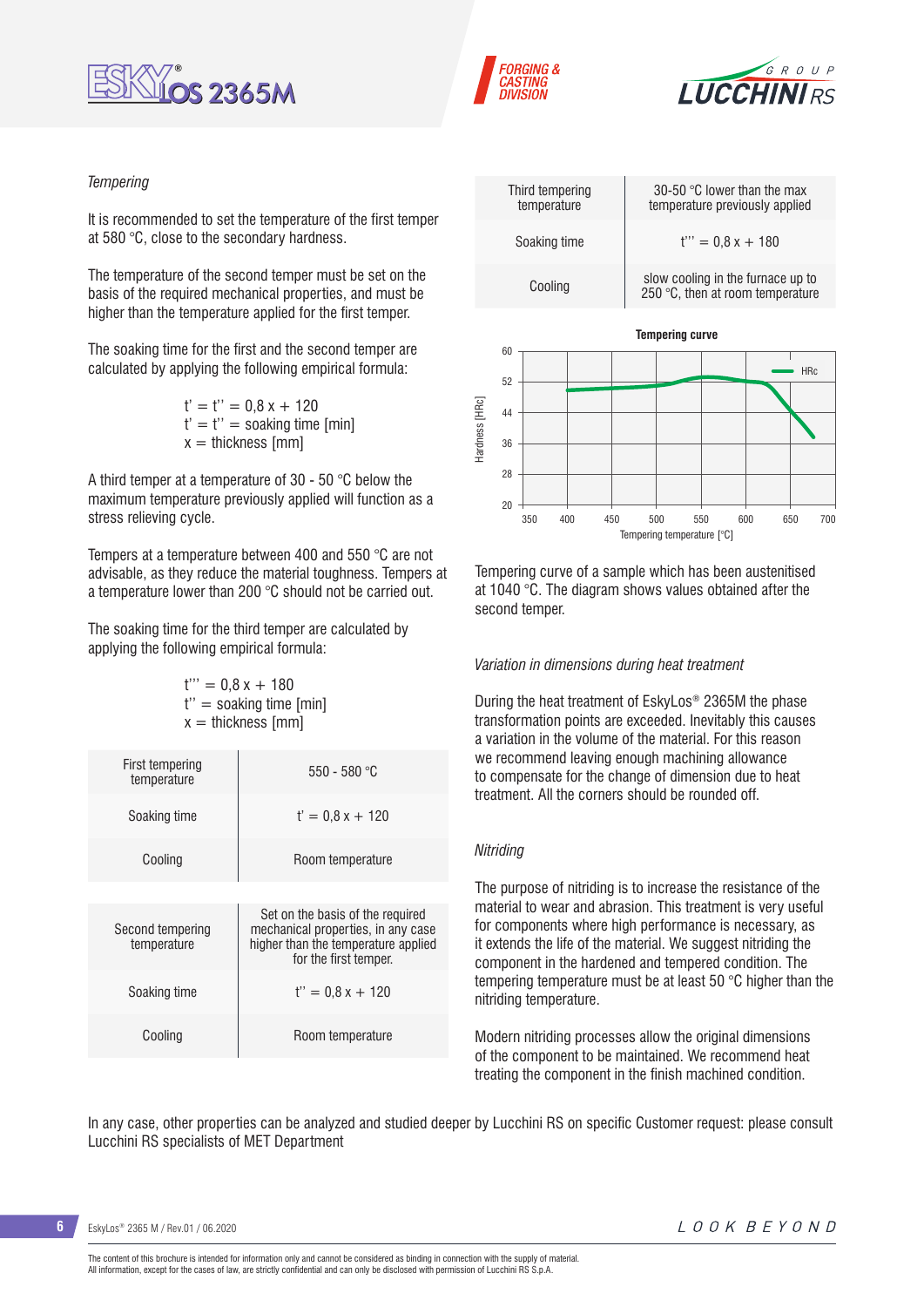





## CCT Curve



### Annealed microstructure of Eskylos® 2365M



The annealed microstructure of the as received steel consists essentially of a ferritic matrix with a homogeneous distribution of spheroidized carbides, when examined at 500X, after being polished and eetched with 4% Nital, free of excessive banding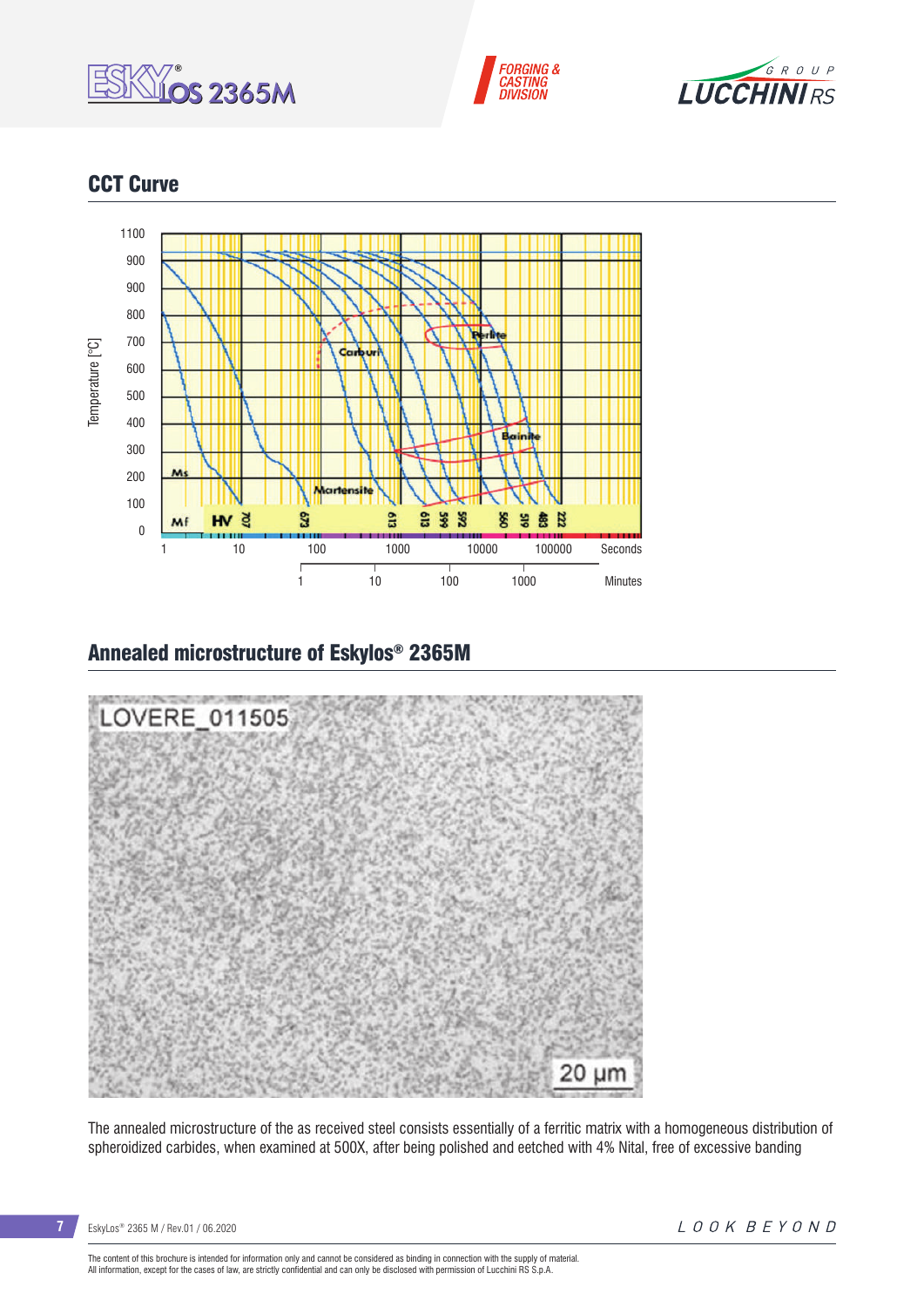





# Quick comparison guide among the different grades for plastics Industry

The following table shows a quick comparison among the most important characteristics of the pre-hardened grades normally applied in plastic moulding.

|                                                  |                                                         |                |                |                |                  | <b>Lucchini RS Mould steel Family for plastics Industry</b> |                |                    |                |                |                    |                |                |                |                |              |                |                |                |
|--------------------------------------------------|---------------------------------------------------------|----------------|----------------|----------------|------------------|-------------------------------------------------------------|----------------|--------------------|----------------|----------------|--------------------|----------------|----------------|----------------|----------------|--------------|----------------|----------------|----------------|
|                                                  | Pre-hardened Not Corrosion Resistant Mould Steel Grades |                |                |                |                  |                                                             |                |                    |                |                |                    |                |                |                |                |              |                |                |                |
| <b>Special features</b><br>and delivered         |                                                         |                |                |                |                  |                                                             | <b>KEYLOS</b>  |                    |                |                |                    |                |                | <b>ESKYLOS</b> |                |              |                | <b>BEYLOS</b>  |                |
| conditions                                       | 1730                                                    | 1730<br>M      | 7225           | <b>ON</b>      | 2312             | 2311                                                        | <b>UP</b>      | 2738<br><b>MSH</b> | 2738           | <b>PLUS</b>    | 2738<br><b>MHH</b> | 2002           | 6959           | 2002           | 6959           | 2340         | 2365<br>M      | 2711           | 2714           |
| HB in surface<br>in Annealed<br>condition        | T                                                       | $\sqrt{ }$     |                |                |                  | $\sqrt{\phantom{a}}$                                        | $\sqrt{ }$     | 1                  | 1              |                | $\prime$           |                | $\,<$<br>220   |                | $\,<$<br>220   | $\,<$<br>220 | $\,<$<br>220   | $\,<$<br>250   | $\,<$<br>250   |
| HB in surface<br>Pre-hardened                    | $\leq$<br>200                                           | $\leq$<br>210  | 220<br>270     | 280<br>330     | 280<br>330       | 280<br>330                                                  | 280<br>330     | 280<br>330         | 290<br>340     | 300<br>350     | 320<br>360         | 360<br>400     | 370<br>410     | 360<br>400     | 370<br>410     | 400<br>450   | 400<br>450     | 370<br>410     | 370<br>410     |
| Maximum<br>thickness [mm]                        | 300                                                     | 300            | 500            | 500            | 600              | 600                                                         | 800            | 800                | 1.000          | 800            | $1.200$ 1.200      |                | 500            | 500            | 500            | 500          | 500            | 500            | 700            |
| Hardness and<br><b>Wear Resistance</b>           | 1                                                       | 1              | 1              | $\overline{2}$ | $\overline{2}$   | $\overline{2}$                                              | $\overline{2}$ | 3                  | $\overline{2}$ | 3              | 3                  | 3              | 3              | 3              | 3              | 4            | 4              | 3              | 3              |
| Dearee of<br>Through Hardening<br>in the section | 1                                                       | 1              | 1              | 1              | $\boldsymbol{2}$ | $\boldsymbol{2}$                                            | 3              | 3                  | 3              | 3              | 4                  | 4              | 4              | 4              | 4              | 3            | 3              | 3              | 3              |
| Toughness                                        | 1                                                       | 1              | $\overline{2}$ | $\overline{2}$ | 1                | 3                                                           | 3              | 3                  | $\overline{2}$ | 3              | 3                  | 3              | 4              | 3              | 4              | 3            | $\overline{2}$ | 4              | 4              |
| Machinability<br>after Annealing                 | $\sqrt{2}$                                              | $\sqrt{2}$     |                | $\sqrt{2}$     | $\sqrt{2}$       | $\sqrt{\phantom{a}}$                                        | $\sqrt{2}$     | $\sqrt{2}$         | $\sqrt{2}$     | $\overline{1}$ | $\sqrt{2}$         | $\prime$       | 3              | $\prime$       | 3              | 3            | 3              | 3              | 3              |
| Machinability<br>after Hardening                 | 3                                                       | 3              | $\overline{2}$ | 1              | 4                | $\overline{2}$                                              | $\overline{2}$ | $\overline{2}$     | $\overline{2}$ | $\overline{2}$ | $\overline{2}$     | $\overline{2}$ | 1              | $\overline{2}$ | 1              | 1            | 1              | 1              | 1              |
| Etch-Grainability                                | 1                                                       | 1              | 1              | $\overline{2}$ | $\bf{0}$         | 3                                                           | 3              | 3                  | 3              | 3              | 3                  | 3              | $\overline{2}$ | 4              | 4              | 4            | 4              | $\overline{2}$ | 2              |
| Polishability                                    | $\overline{2}$                                          | $\overline{2}$ | $\overline{2}$ | $\overline{2}$ | $\bf{0}$         | 3                                                           | 3              | 3                  | 3              | 3              | 3                  | 3              | $\overline{2}$ | 4              | 4              | 4            | 4              | 3              | 3              |
| Repair<br>by Welding                             | 1                                                       | 1              | 1              | 0              | $\bf{0}$         | $\mathbf{1}$                                                | 1              | $\overline{2}$     | $\mathbf{1}$   | $\overline{2}$ | $\overline{2}$     | $\overline{2}$ | 1              | $\overline{2}$ | 1              | 1            | 1              | 1              | 1              |
| Thermal<br>Conductivity                          | 3                                                       | 3              | $\overline{2}$ | $\overline{2}$ | $\overline{2}$   | $\overline{2}$                                              | $\overline{2}$ | 3                  | $\overline{2}$ | 3              | 3                  | 3              | $\overline{2}$ | 3              | $\overline{2}$ | 1            | 1              | $\overline{2}$ | $\overline{2}$ |
| Corrosion<br>Resistance                          | $\bf{0}$                                                | 0              | 0              | 0              | $\bf{0}$         | $\bf{0}$                                                    | $\bf{0}$       | 0                  | 0              | 0              | 0                  | 0              | 0              | 0              | $\bf{0}$       | $\bf{0}$     | $\bf{0}$       | 0              | 0              |

**4 Excellent 3 Very Good 2 Good 1 Normal 0 Unsuitable**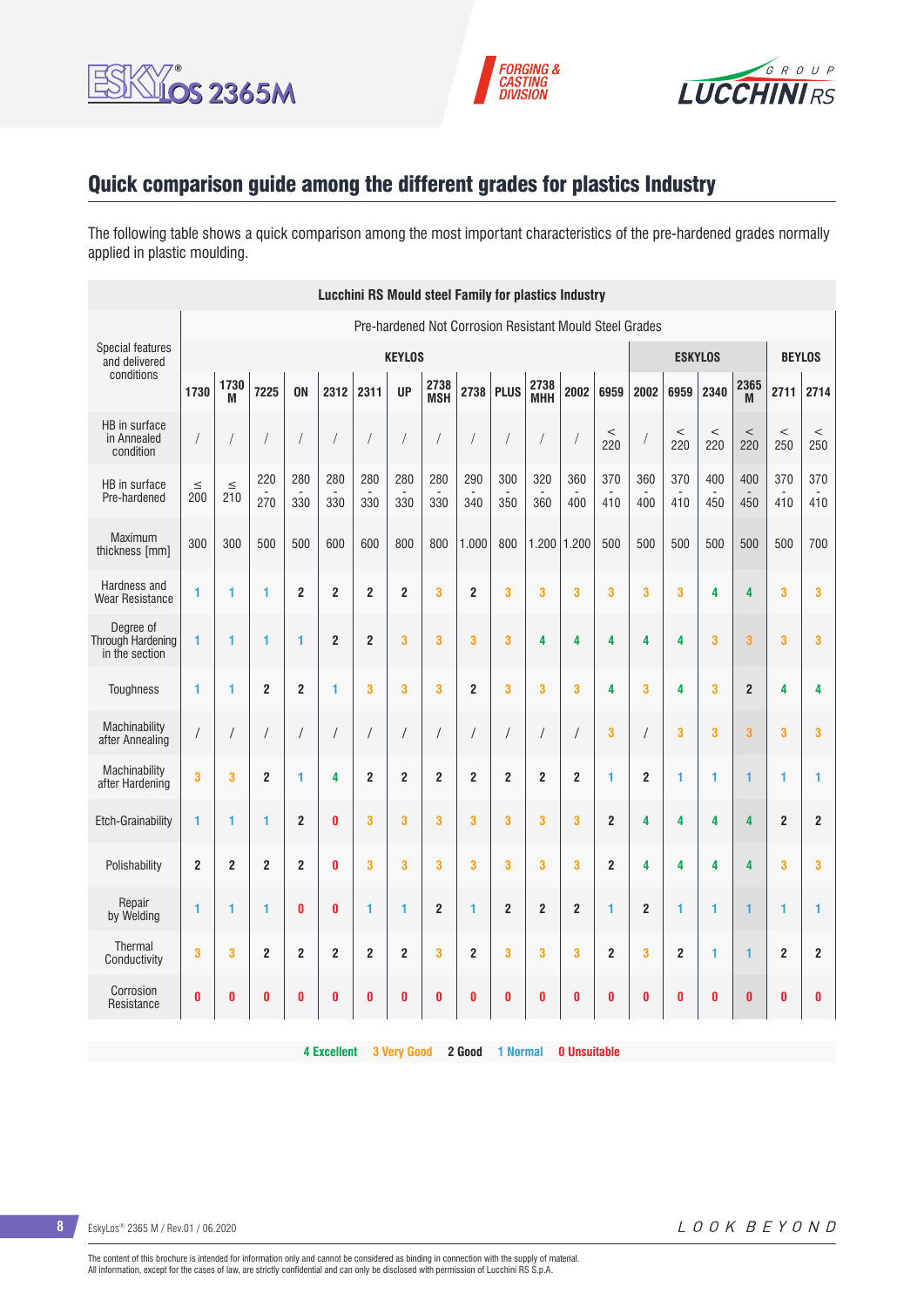





## Quick comparison guide among the different Hot Work Tool Steel grades

The following table shows a quick comparison among the most important characteristics of the Hot Work Tool Steel Grades.

|                                                  |                                         |                |                |                         |                |                         |                | <b>Lucchini RS Hot Work tool Steel Family</b> |                         |                |            |              |                |                         |                |
|--------------------------------------------------|-----------------------------------------|----------------|----------------|-------------------------|----------------|-------------------------|----------------|-----------------------------------------------|-------------------------|----------------|------------|--------------|----------------|-------------------------|----------------|
|                                                  | <b>Annealed Not Corrosion Resistant</b> |                |                |                         |                |                         |                |                                               |                         |                |            |              |                |                         |                |
| Special features<br>and delivered                | <b>KEYLOS</b>                           |                |                |                         | <b>BEYLOS</b>  |                         |                |                                               |                         | <b>ESKYLOS</b> |            |              |                |                         |                |
| conditions                                       | 6959                                    | 2329           | 2711           | 2714                    | 2340           | 2343                    | 2344           | 2365M                                         | 2367                    | 6959           | 2340       | 2343         | 2344           | 2365M                   | 2367           |
| HB in surface<br>In Annealed<br>condition        | $<$ 220                                 | < 220          | < 220          | $<$ 220                 | $<$ 220        | < 220                   | < 220          | < 220                                         | $<$ 220                 | < 220          | < 220      | $<$ 220      | < 220          | < 220                   | < 220          |
| HB in surface<br>Hardened after<br>machining     | 370<br>410                              | 370<br>410     | 370<br>410     | 370<br>410              | 400<br>450     | 400<br>450              | 400<br>450     | 400<br>450                                    | 400<br>450              | 370<br>410     | 400<br>450 | 400<br>450   | 400<br>450     | 400<br>450              | 400<br>450     |
| Maximum<br>thickness [mm]                        | 500                                     | 600            | 500            | 700                     | 500            | 500                     | 500            | 500                                           | 500                     | 500            | 500        | 500          | 500            | 500                     | 500            |
| Hardness and<br><b>Wear Resistance</b>           | 3                                       | 3              | 3              | 3                       | 4              | 4                       | 4              | 4                                             | 4                       | 3              | 4          | 4            | 4              | 4                       | 4              |
| Degree of<br>Through Hardening<br>in the section | 4                                       | $\overline{2}$ | 3              | 3                       | 3              | 3                       | 3              | 3                                             | 3                       | 4              | 3          | 3            | 3              | $\overline{\mathbf{3}}$ | 3              |
| Toughness                                        | 4                                       | $\mathbf{1}$   | 4              | 4                       | 3              | $\overline{\mathbf{3}}$ | $\overline{2}$ | $\overline{2}$                                | $\overline{\mathbf{2}}$ | 4              | 3          | 3            | $\overline{2}$ | $\overline{2}$          | $\overline{2}$ |
| Machinability<br>after Annealing                 | 3                                       | 3              | 3              | 3                       | 3              | 3                       | 3              | 3                                             | 3                       | 3              | 3          | 3            | 3              | $\overline{\mathbf{3}}$ | 3              |
| Machinability<br>after Hardening                 | 1                                       | $\overline{2}$ | 1              | 1                       | 1              | 1                       | 1              | 1                                             | 1                       | 1              | 1          | $\mathbf{1}$ | 1              | 1                       | 1              |
| Etch-Grainability                                | $\overline{2}$                          | $\overline{2}$ | $\overline{2}$ | $\overline{\mathbf{2}}$ | $\overline{2}$ | $\overline{2}$          | $\overline{2}$ | $\overline{2}$                                | $\overline{\mathbf{c}}$ | 4              | 4          | 4            | 4              | 4                       | 4              |
| Polishability                                    | $\overline{2}$                          | $\overline{2}$ | $\overline{2}$ | $\overline{2}$          | $\overline{2}$ | $\overline{2}$          | $\overline{2}$ | $\overline{2}$                                | $\overline{2}$          | 4              | 4          | 3            | 3              | 4                       | 3              |
| Repair<br>by Welding                             | 1                                       | 1              | 1              | 1                       | 1              | 1                       | 1              | 1                                             | 1                       | 1              | 1          | 1            | 1              | 1                       | 1              |
| <b>Thermal</b><br>Conductivity                   | $\overline{2}$                          | $\overline{2}$ | $\overline{2}$ | $\overline{2}$          | 1              | 1                       | 1              | 1                                             | 1                       | $\overline{2}$ | 1          | 1            | 1              | 1                       | 1              |
| Corrosion<br>Resistance                          | $\mathbf{0}$                            | 0              | $\pmb{0}$      | O                       | $\bf{0}$       | 0                       | $\bf{0}$       | 0                                             | $\pmb{0}$               | 0              | $\bf{0}$   | $\bf{0}$     | $\bf{0}$       | $\bf{0}$                | $\bf{0}$       |
|                                                  |                                         |                |                |                         |                |                         |                |                                               |                         |                |            |              |                |                         |                |

**4 Excellent 3 Very Good 2 Good 1 Normal 0 Unsuitable** 

The information and the data presented here are typical or average values and are not a guarantee of maximum or minimum values.

Applications specifically suggested for materials described herein and in the quick comparison guide among the different grades are made solely for the purpose of illustration to enable the reader to make his own evaluation and are not intended as warranties, either express or implied, of fitness for these or other purposes.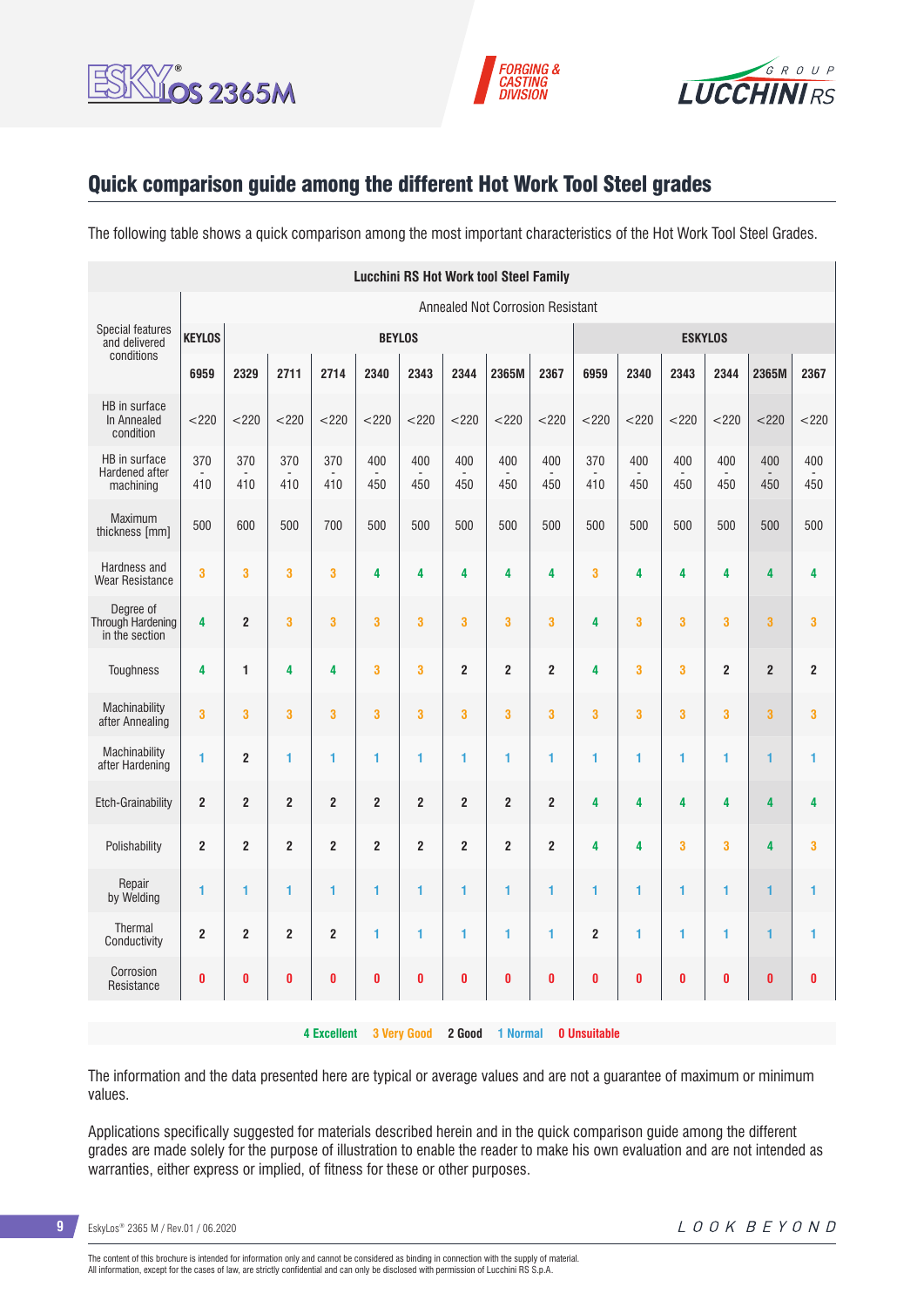





## The advantages of the ESR technology

TThe ESR (Electro-Slag-Melting) manufacturing technology offers the following advantages:

- increase of material toughness:
- high micro-cleanness level:
- total isotropy of the material;
- very low segregation level.

The ESR process is based on ingot remelting, through a traditional VD (vacuum degassing) process, using a particular copper ingot mould that contains basic slag.

The ingot is remelted in a way that the liquid metal passes through the slag, which acts as a filter and retains the inclusions.

The process of solidification inside the ingot mould is faster than in a traditional process.

The result is homogeneous and isotropic steel







Thanks to the ESR process, EskyLos® 2365M satisfies the most difficult requirements in terms of toughness and suitability to polishing. It is suitable for the manufacture of moulds subjected to mirror polishing and to high mechanical stress.

10 EskyLos<sup>®</sup> 2365 M / Rev.01 / 06.2020

LOOK BEYOND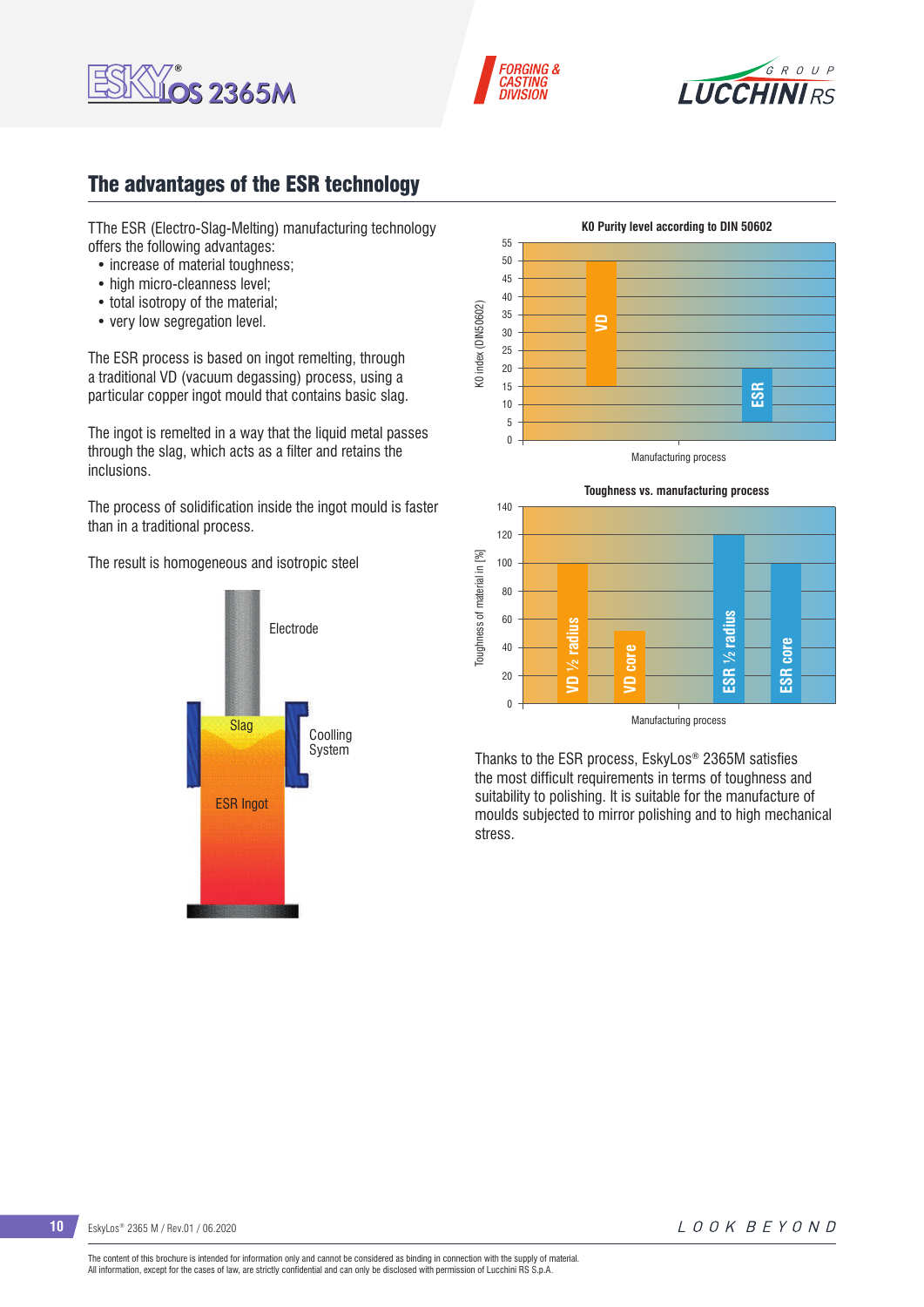





# Guidance for machining

 $\overline{1}$ 

The following parameters are indicative only and must be adapted to the particular application and to the machinery employed. The data refer to material in the annealed condition. Hardness 220 HB max.

#### *Turning*

|                                      | Rough machining |            | Finish machining                        |                |
|--------------------------------------|-----------------|------------|-----------------------------------------|----------------|
| Type of insert                       | P20-P40 coated  | <b>HSS</b> | P <sub>10</sub> -P <sub>20</sub> coated | Cermet         |
| V <sub>c</sub> cutting speed [m/min] | $170 \div 220$  | $(\star)$  | $200 \div 250$                          | $240 \div 300$ |
| a, cutting depth [mm]                | $1 \div 5$      | $(\star)$  |                                         | < 0.5          |

#### *Milling*

|                                      | Rough machining                             |                                         |            |  |  |  |  |  |  |
|--------------------------------------|---------------------------------------------|-----------------------------------------|------------|--|--|--|--|--|--|
| Type of insert                       | P <sub>25</sub> -P <sub>35</sub> not coated | P <sub>25</sub> -P <sub>35</sub> coated | <b>HSS</b> |  |  |  |  |  |  |
| V <sub>c</sub> cutting speed [m/min] | $160 \div 240$                              | $180 \div 280$                          | $(\star)$  |  |  |  |  |  |  |
| $fz$ feed [mm]                       | $0,15 \div 0,3$                             | $0.15 \div 0.3$                         | $(\star)$  |  |  |  |  |  |  |
| a, cutting depth [mm]                | $2 \div 4$                                  | $2 \div 4$                              | $(\star)$  |  |  |  |  |  |  |

|                         | Pre-finishing                               |                                         |               |  |  |  |
|-------------------------|---------------------------------------------|-----------------------------------------|---------------|--|--|--|
| Type of insert          | P <sub>10</sub> -P <sub>20</sub> not coated | P <sub>10</sub> -P <sub>20</sub> coated | <b>HSS</b>    |  |  |  |
| V cutting speed [m/min] | $180 \div 260$                              | $200 \div 280$                          | $(\texttt{'}$ |  |  |  |
| $f$ , feed [mm]         | $0,2 \div 0,3$                              | $0,2 \div 0,3$                          | $(\star)$     |  |  |  |
| a, cutting depth [mm]   | $1 \div 2$                                  | $1 \div 2$                              | (*)           |  |  |  |

|                                      | Finishing                                   |                                         |                 |  |  |  |
|--------------------------------------|---------------------------------------------|-----------------------------------------|-----------------|--|--|--|
| Type of insert                       | P <sub>10</sub> -P <sub>20</sub> not coated | P <sub>10</sub> -P <sub>20</sub> coated | Cermet P15      |  |  |  |
| V <sub>c</sub> cutting speed [m/min] | $200 \div 280$                              | $220 \div 300$                          | $240 \div 330$  |  |  |  |
| $f$ , feed [mm]                      | $0,05 \div 0,2$                             | $0,05 \div 0,2$                         | $0,05 \div 0,2$ |  |  |  |
| a, cutting depth [mm]                | $0.5 \div 1$                                | $0.5 \div 1$                            | $0.3 \div 0.5$  |  |  |  |

#### *(\*) not advisable*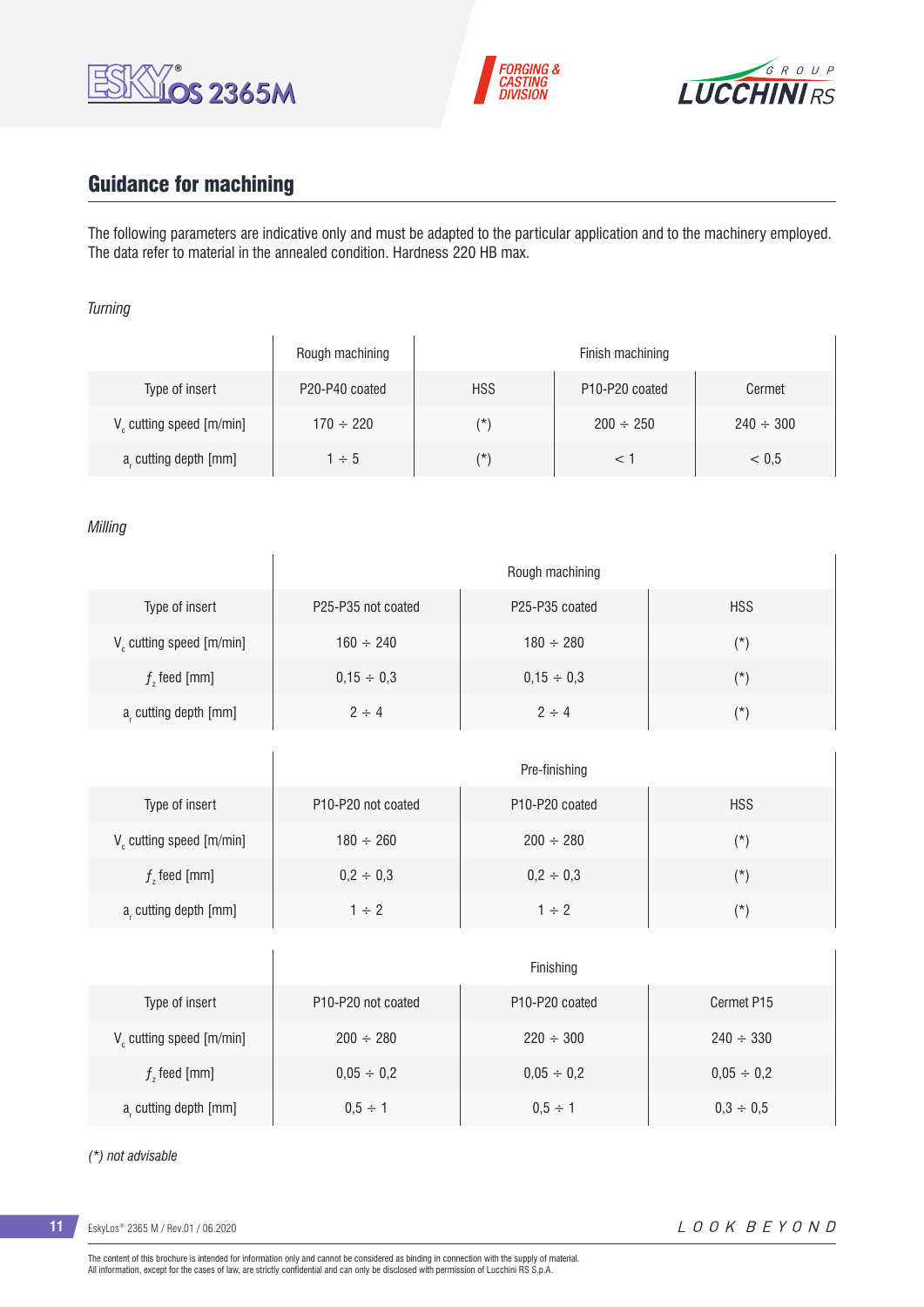





#### *Drilling*

| Type of insert               | tip with interchangeable inserts | <b>HSS</b> | brazed tip       |
|------------------------------|----------------------------------|------------|------------------|
| V cutting speed [m/min]      | $190 \div 220$                   | (*)        | $60 \div 80$     |
| $fz$ feed per turn [mm/turn] | $0.05 \div 0.15$                 | $(\star)$  | $0.15 \div 0.25$ |

#### *(\*) not advisable*

#### *General formulae*

| Type of machining             | Drilling                                                                                                 | Milling                                                                           |
|-------------------------------|----------------------------------------------------------------------------------------------------------|-----------------------------------------------------------------------------------|
| n: number of turns of mandrel | $V_r * 1000 / \pi * D_r$                                                                                 | $V_r * 1000 / \pi * D_c$                                                          |
| $V_f$ : feed speed [m/min]    | $V_{f} = f_{7}$ * n                                                                                      | $V_{f} = f_{i} * n * z_{n}$                                                       |
| $fz$ feed per turn [mm/turn]  | -                                                                                                        | $f_{n} = V_{f} / n$                                                               |
| <b>Note</b>                   | $D_c$ : Milling cutter or tip diameter [mm]<br>V <sub>c</sub> : cutting speed [m/min]<br>$f$ : feed [mm] | $f_n$ : feed per turn [mm/turn]<br>z <sub>a</sub> : No. of milling cutter inserts |

#### Approximate equivalent values between hardness and ultimate tensile strength

| HB         | 530   | 520   | 512   | 495   | 480   | 471   | 458   | 445   | 430   | 415   | 405   | 390   | 375   |
|------------|-------|-------|-------|-------|-------|-------|-------|-------|-------|-------|-------|-------|-------|
| <b>HRc</b> | 54    | 53    | 52    | 51,1  | 50,2  | 49,1  | 48,2  | 47    | 45,9  | 44,5  | 43,6  | 41,8  | 40,5  |
| <b>MPa</b> | 1.900 | 1.850 | .800  | 1.750 | 1.700 | 1.650 | 1.600 | 1.550 | 1.500 | 1.450 | 1.400 | 1.350 | 1.300 |
|            |       |       |       |       |       |       |       |       |       |       |       |       |       |
| HB         | 360   | 350   | 330   | 320   | 305   | 294   | 284   | 265   | 252   | 238   | 225   | 209   | 195   |
| <b>HRc</b> | 38,8  | 37,6  | 35,5  | 34,2  | 32,4  | 31    | 29    | 27    | $- -$ | --    | --    | $- -$ | --    |
| <b>MPa</b> | 1.250 | 1.200 | 1.150 | 1.100 | 1.050 | 1.000 | 950   | 900   | 850   | 800   | 750   | 700   | 650   |